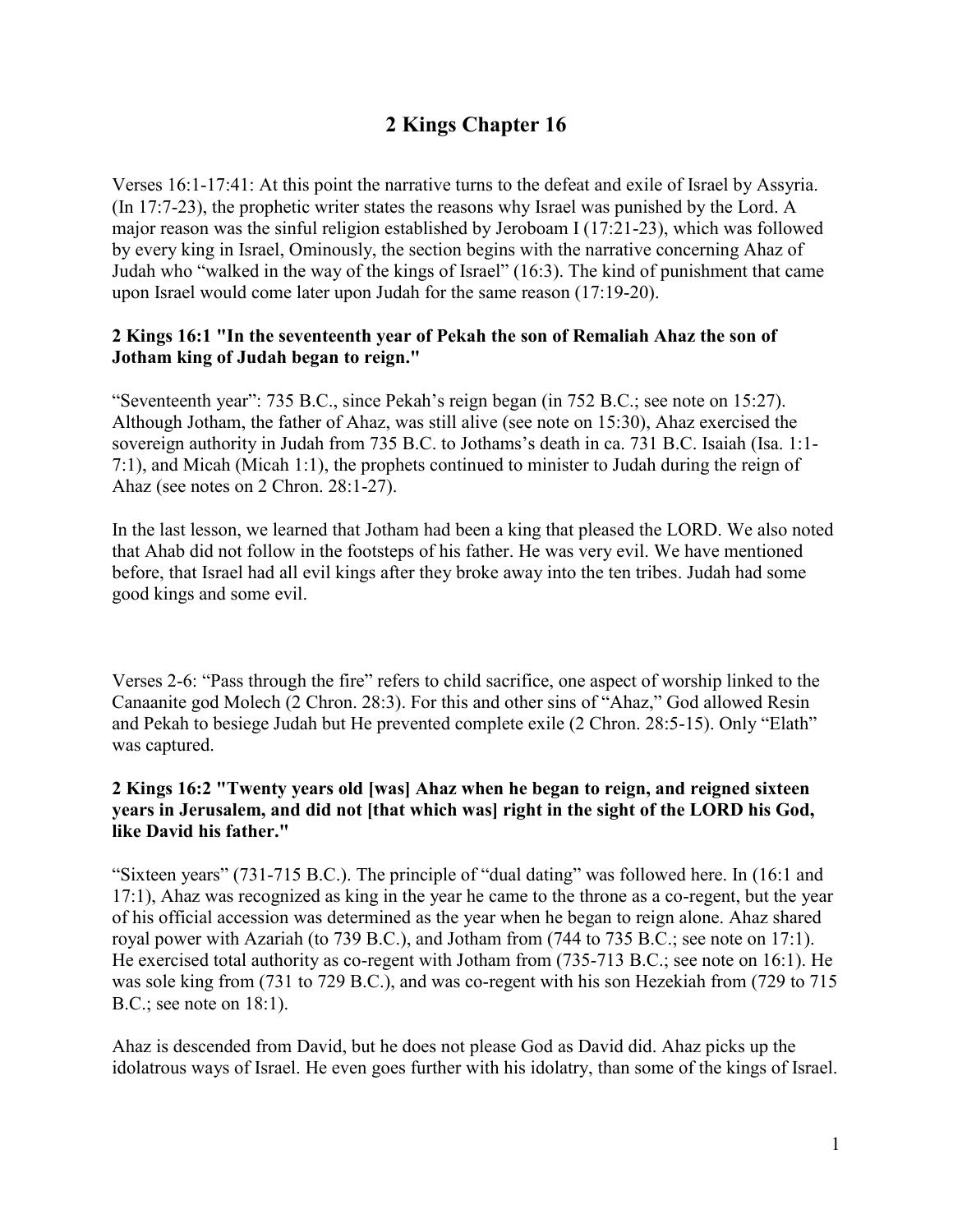Verses 3-4: Ahaz was an apostate. He not only allowed corrupting religious practices to flourish but personally participated in them. His spiritual debauchery include taking part in the heathen Molech sacrifices. This involved sending children "through" the sacrificial "fire" as an offering to the Canaanite god Baal (Lev. 20:1-5; 2 Kings 23-10; Jer. 7:30-33; 19:5-6; 32:35; see the note on 2 Chron. 28:3).

#### **2 Kings 16:3 "But he walked in the way of the kings of Israel, yea, and made his son to pass through the fire, according to the abominations of the heathen, whom the LORD cast out from before the children of Israel."**

"Walked in the way of the kings of Israel": This does not necessarily mean that Ahaz participated in the calf worship introduced by Jeroboam I at Bethel and Dan, but that he increasingly brought pagan, idolatrous practices into the worship of the Lord in Jerusalem. These are specified (in verses 10-16), and parallel those of Jeroboam I in the northern kingdom. This included idols to Baal (2 Chron. 28:2).

"Made his son to pass through the fire": As a part of the ritual worship of Molech, the god of the Moabites, children were sacrificed by fire (3:27). This horrific practice was continually condemned in the Old Testament (Lev. 18:21; 20:2-5; Deut. 18:10; Jer. 7:31; 19:5; 32:35).

"The abominations of the heathen" (see note on Deut. 18:9-12).

Speaking of the ways of Israel here, was speaking actually of the ways of Ahab and Jezebel. He worshipped Molech, because that false god involved having your children walk through the fire. The practice of human sacrifice came from the Ammonites and the Moabites. Jeremiah and Chronicles relate the walking through the fire with human sacrifice.

## **2 Kings 16:4 "And he sacrificed and burnt incense in the high places, and on the hills, and under every green tree."**

"The high places": Ahaz was the first king in the line of David since Solomon who was said to have personally worshiped at the high places. While all the other kings of Judah had tolerated the high places, Ahaz actively participated in the immoral Canaanite practices that were performed at the "high places" on hilltops under large trees (Hosea 4:13).

Some of the other kings had allowed the worship in high places. The difference here is, false gods were worshipped there during the reign of Ahaz.

Verses 5-10 (see the note on 15:29-30).

**2 Kings 16:5 "Then Rezin king of Syria and Pekah son of Remaliah king of Israel came up to Jerusalem to war: and they besieged Ahaz, but could not overcome [him]."**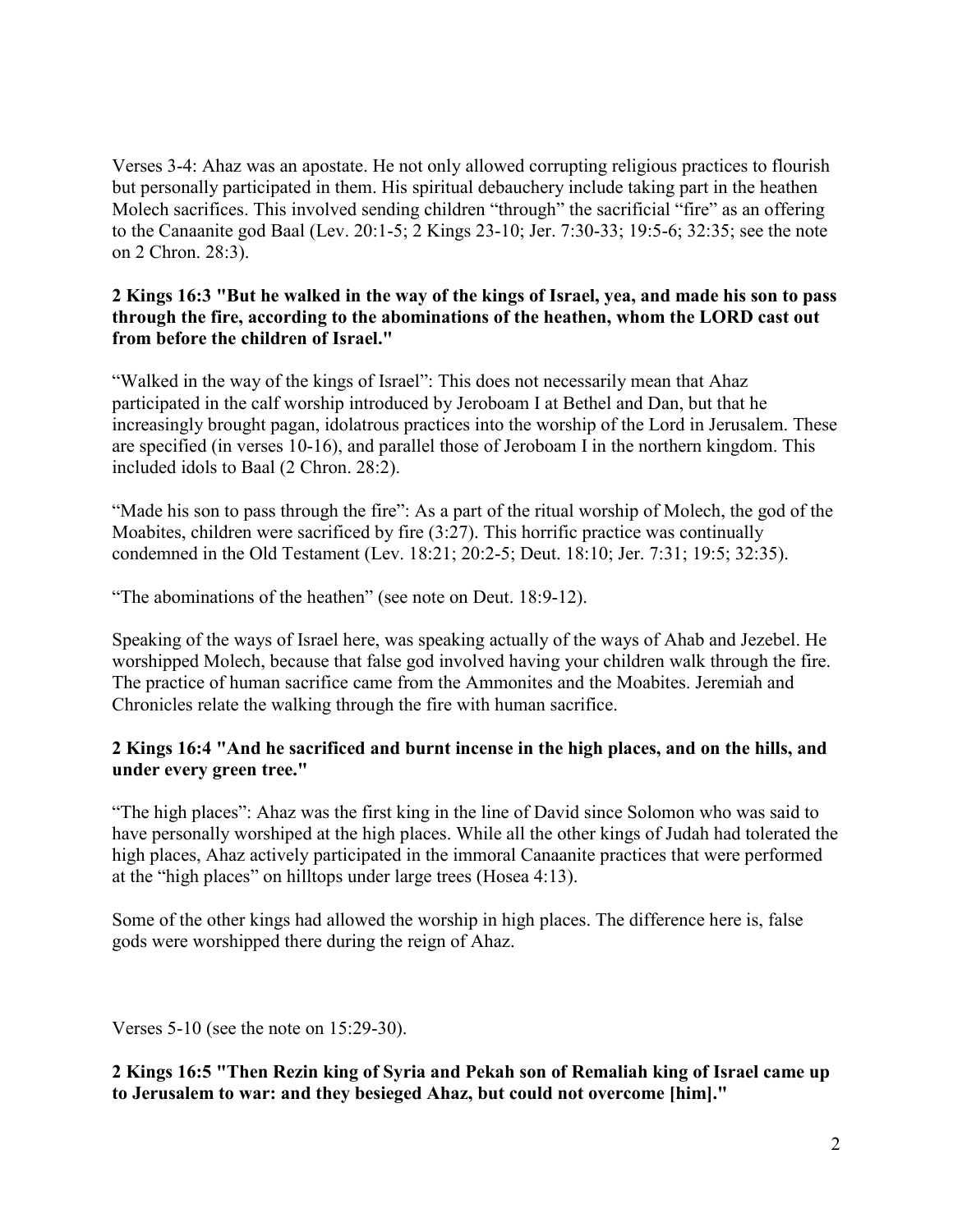"Rezin … Pekah": The kings of Syria and Israel wanted to overthrow Ahaz in order to force Judah into their anti-Assyrian coalition. The two kings with their armies besieged Jerusalem, seeking to replace Ahaz with their own king (Isa. 7:1-6). The Lord delivered Judah and Ahaz from this threat because of His promise to David (Isa. 7:7-16).

We read in the previous lesson, how Israel and Syria had made a pact to come against Judah together. It appears at this point, the two countries had come against Ahaz at Jerusalem, after taking some of the outlying towns. They were turned back at Jerusalem. They could not overcome Ahaz at Jerusalem.

## **2 Kings 16:6 "At that time Rezin king of Syria recovered Elath to Syria, and drove the Jews from Elath: and the Syrians came to Elath, and dwelt there unto this day."**

"Elath": The Syrians did displace Judah from Elath (see note on 14:22). Later this important port town of the Gulf of Aqabah was captured by the Edomites.

Elath was one of the little towns that Rezin did take. It appears, the Jews there fled and left it with the Syrians.

## **2 Kings 16:7 "So Ahaz sent messengers to Tiglath-pileser king of Assyria, saying, I [am] thy servant and thy son: come up, and save me out of the hand of the king of Syria, and out of the hand of the king of Israel, which rise up against me."**

"Tiglath-pileser" (see notes on 15:19, 29).

"Thy servant and thy son": Ahaz willingly became a vassal of the Assyrian king in exchange for his military intervention. This was a pledge that Judah would serve Assyria from this point on. In support of his pledge, Ahaz sent Tiglath-pileser III silver and gold from the temple and from the palace treasuries (verse 8). Evidently the prosperous regions of Azariah and Jotham had replenished the treasures plundered by Jehoash of Israel 50 years earlier during Amaziah's reign  $(14:14)$ .

It appears that Ahaz had become afraid that he would not be able to continue to fight off the Syrians and the Israelites, and he calls for help from the Assyrians. Tiglath-pileser was king of Assyria at the time. Ahaz even offers to be subordinate to the Assyrian king. That is what is meant, when he calls himself his son.

## **2 Kings 16:8 "And Ahaz took the silver and gold that was found in the house of the LORD, and in the treasures of the king's house, and sent [it for] a present to the king of Assyria."**

Which Uzziah and Jotham had put there. For all that was found there in the times of Amaziah was taken away by Jehoash king of Israel (2 Kings 14:14).

"And in the treasures of the king's house": Whatever gold and silver he had of his own.

"And sent it for a present to the king of Assyria": To obtain his help and assistance.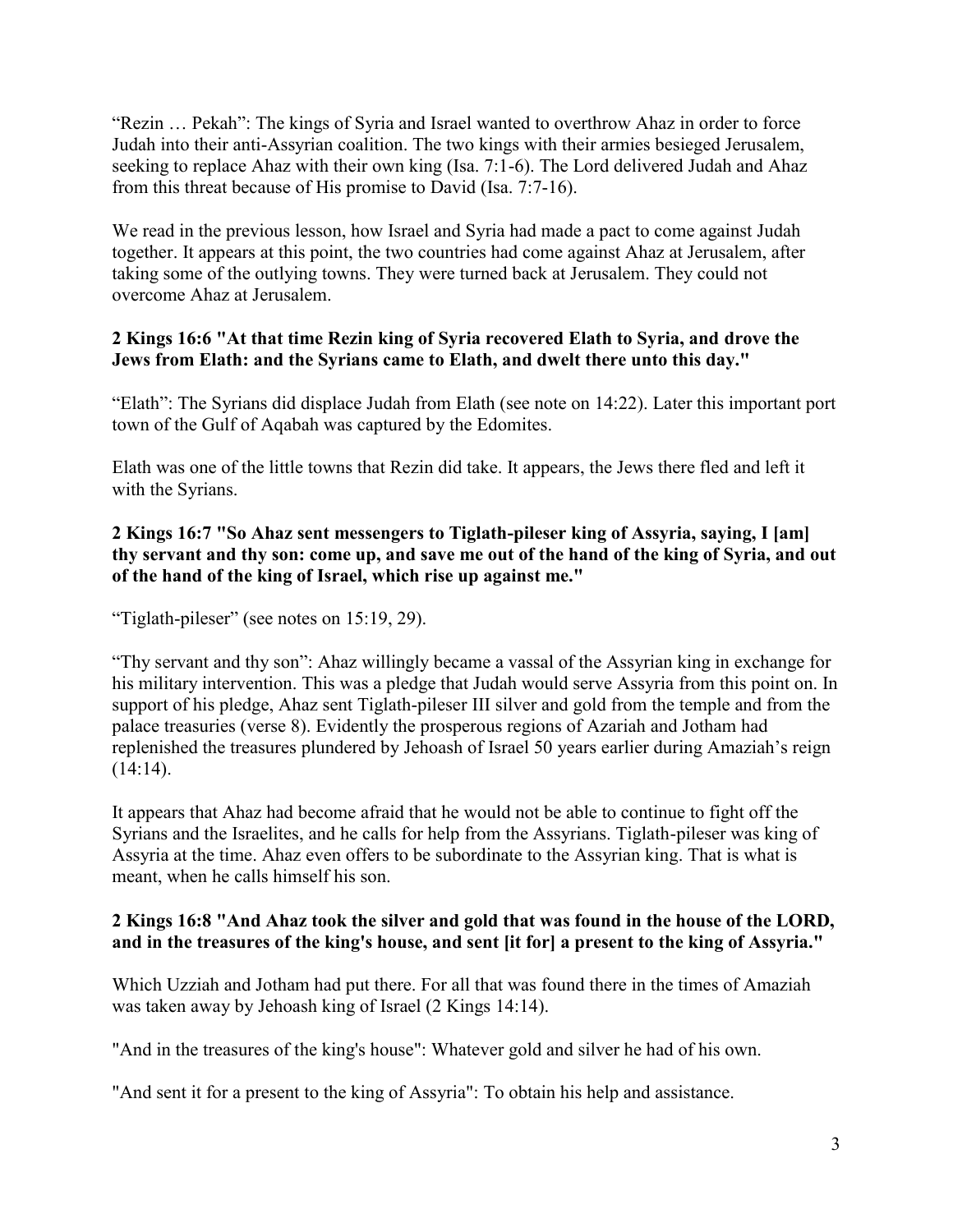Ahaz had no respect for the house of the LORD. His only idea was to take the wealth of the temple, and buy them an ally. This had been done before, when it appeared Jerusalem and the temple might be destroyed. He even sent the silver and gold from the palace.

## **2 Kings 16:9 "And the king of Assyria hearkened unto him: for the king of Assyria went up against Damascus, and took it, and carried [the people of] it captive to Kir, and slew Rezin."**

"The king of Assyria hearkened unto him": According to 'Assyrian records, (in 733 B.C.). Tiglath-pileser III's army marched against Damascus, the Syrian capital, laid siege for two years, and captured it. The victorious Assyrian king executed Rezin and deported his subjects to Kir, whose location is unknown.

The Assyrians seemed to be more interested in capturing the enemy and putting them into slavery, than killing them. Assyria attacked Syria immediately, and took Damascus. The king was the only one mentioned, who was killed.

Verses 10-16" The new "altar" represented Ahaz's allegiance to "Assyria' and his apostasy. His rejection of God eventually reached the point where he completely shut the temple doors and would not let anyone worship there (2 Chron. 28:24). Along with his other acts (in 16:17-18), he began to disassemble the temple.

## **2 Kings 16:10 "And king Ahaz went to Damascus to meet Tiglath-pileser king of Assyria, and saw an altar that [was] at Damascus: and king Ahaz sent to Urijah the priest the fashion of the altar, and the pattern of it, according to all the workmanship thereof."**

"An altar": When Ahaz traveled to Damascus to meet Tiglath-pileser III, he saw a large altar (verse 15), which was most likely Assyrian. Ahaz sent a sketch of this altar to Urijah the High-Priest in Jerusalem and Urijah built an altar just like it. The serious iniquity in this was meddling with and changing, according to personal taste, the furnishings of the temple, the design for which had been given by God (Exodus 25:40; 26:30; 27:1-8; 1 Chron. 28:19). This was like building an idol in the temple, done to please the pagan Assyrian king, whom Ahaz served instead of God.

When king Ahaz of Judah went to meet with the Assyrian king in Damascus, he went as a subordinate to the Assyrian king. This altar that Ahaz saw was probably a portable altar that the Assyrian king had with him. Ahaz was probably trying to please the Assyrian king, when he sent instructions to Urijah the priest of the temple in Jerusalem to build one like it. Ahaz was already worshipping heathen gods at this time. This was just one more of many sins he committed.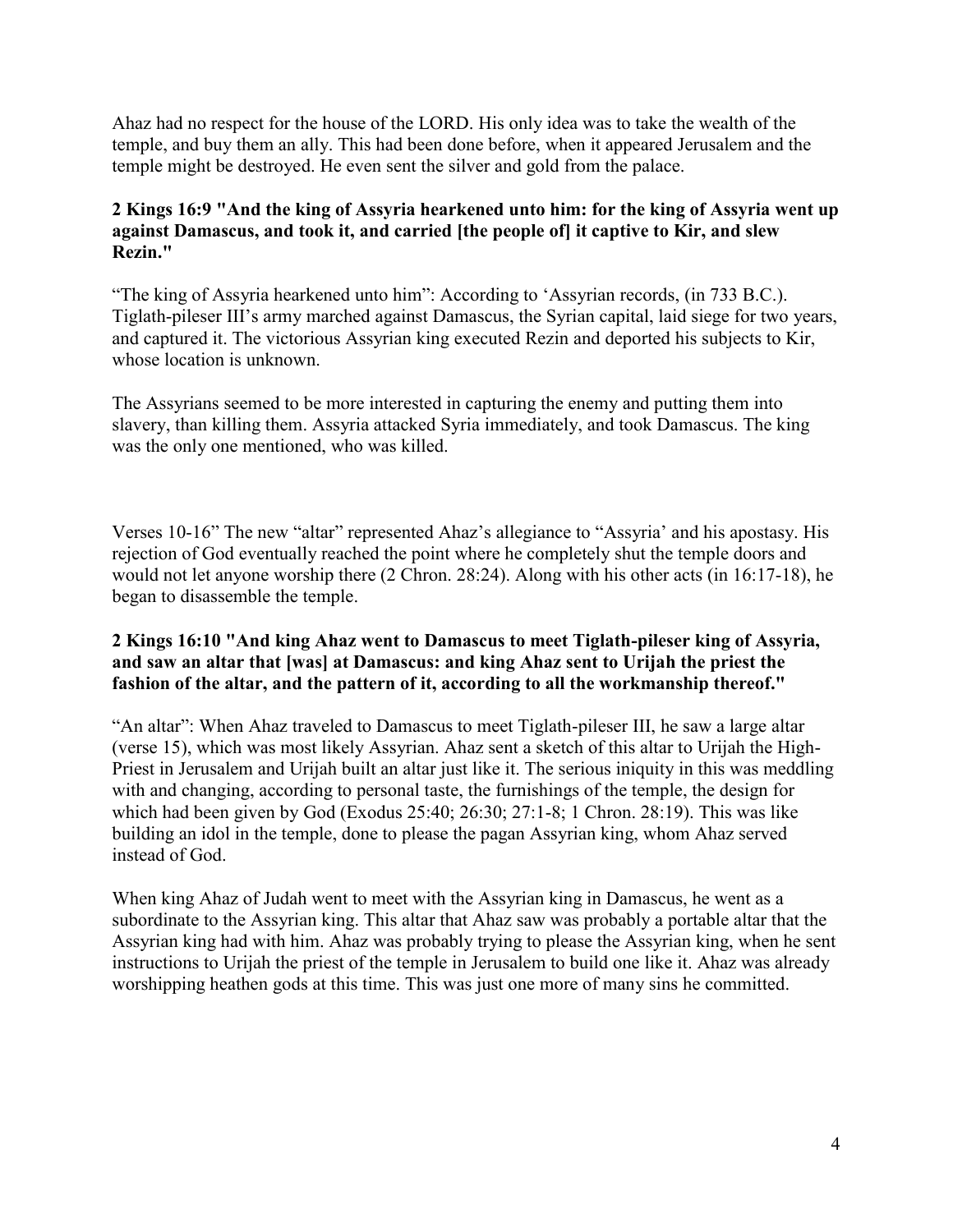Verses 11-16: Replacing the "brazen altar" with a pagan altar was only one of several religious changes made by "Ahaz (verse 17; 2 Chron. 28:22-25). He even went as far as to close the temple (2 Chron. 28:24).

## **2 Kings 16:11 "And Urijah the priest built an altar according to all that king Ahaz had sent from Damascus: so Urijah the priest made [it] against king Ahaz came from Damascus."**

Exactly according to the size, form, figure, and carved work of it. Though expressly contrary to the command of God; which fixed both the form and matter of the altar of God, with everything appertaining to it. Which he, being high priest, could not be ignorant of (Exodus 27:1). But he was a timeserver, and sought to curry favor with his prince.

"So Urijah the priest made it against King Ahaz came from Damascus": Both king and priest were in haste to have this altar made. Ahaz could not stay till he came home, but sent directions about it from Damascus. And the priest was so expeditious in observing his commands, that he got it done before he came thence to Jerusalem.

Urijah is probably the same as Uriah, and was high priest at the time this happened. It is difficult for me to believe a high priest would stoop so low as to build this heathen altar, even if the wicked king did require him to do it. He did build it however.

Verses 12-13: "Offered": As did Solomon and Jeroboam before him (1 Kings 8:63; 12:32), Ahaz dedicated the new altar by offering sacrifices.

# **2 Kings 16:12 "And when the king was come from Damascus, the king saw the altar: and the king approached to the altar, and offered thereon."**

Looked at it, and liked it, being exactly according to the pattern he had sent.

"And the king approached the altar, and offered thereon": Either by a priest, or it may be in his own person, having no regard to the laws and appointments of God. Especially as his sacrifices were not offered to him, but to the gods of Damascus and Syria (2 Chron. 28:23).

The offering of the king was probably done for him by the high priest. He brought the offering, and the high priest offered it, would probably be correct.

## **2 Kings 16:13 "And he burnt his burnt offering and his meat offering, and poured his drink offering, and sprinkled the blood of his peace offerings, upon the altar."**

Which went together according to the law of God, and was imitated by the Heathens.

"And poured his drink offering": A libation of wine, as probably it was, like what they used according to the Levitical law.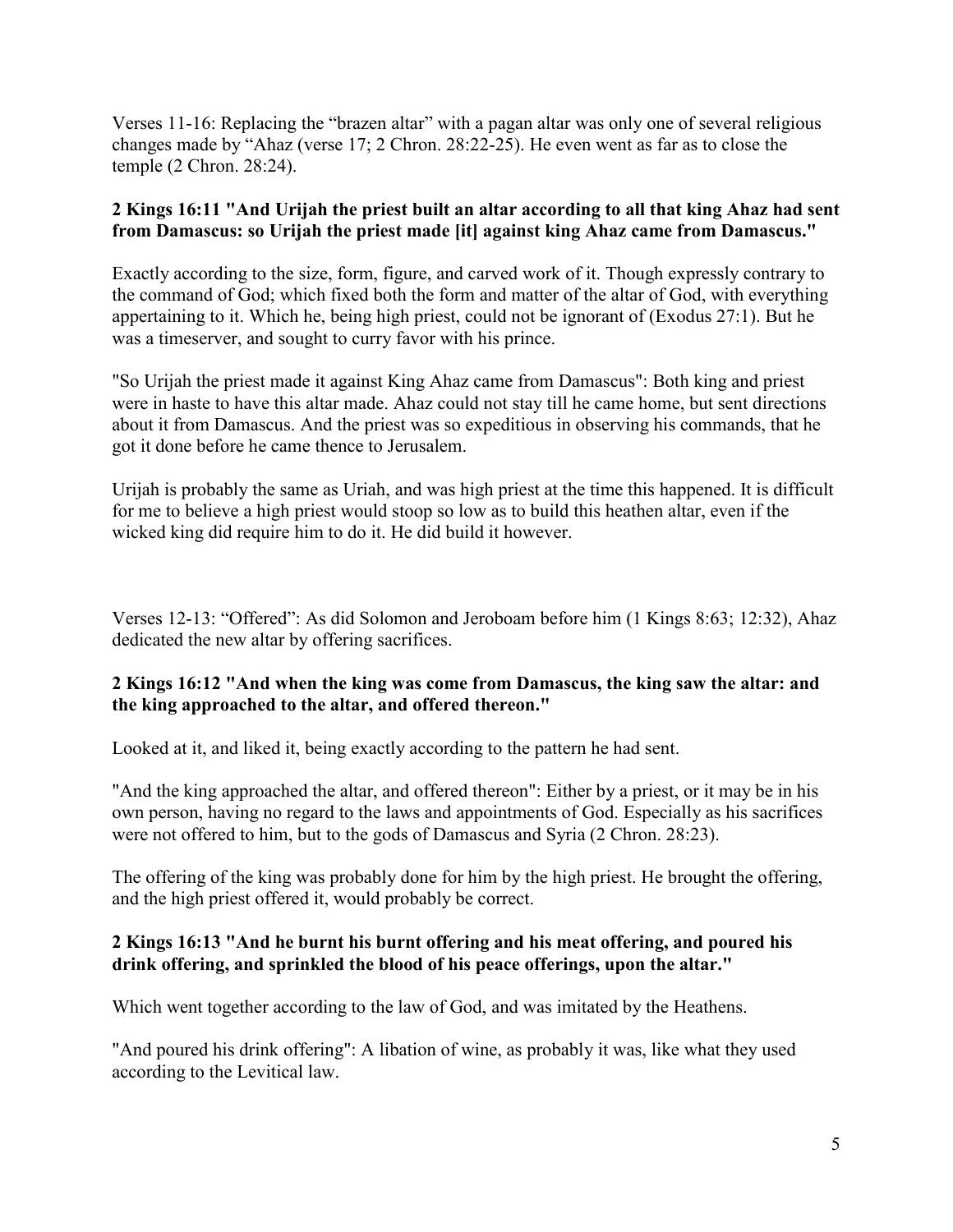"And sprinkled the blood of his peace offerings upon the altar": As used according to the same law; for all sorts of sacrifices were offered by idolaters, as by the people of God, in imitation of them.

This is just saying, the various kinds of offerings that were made on this heathen altar.

Verses 14-16: "Brasen altar": Feeling confident about his alterations in the temple, Ahaz moved the old bronze altar dedicated by Solomon (1 Kings 8:22, 54, 64), which stood in front of the temple between the new altar and the temple itself (verse 14). Ahaz had the bronze altar moved to a spot north of the new altar, thereby relegating it to a place of secondary importance. All offerings from then on were to be given on the altar dedicated by Ahaz, while Ahaz reserved the bronze altar for his personal use in seeking guidance (verse 15). The term "inquire" probably referred here to pagan divination through religious rituals. (Deut. 18:9-14), expressly forbade such divination in Israel.

## **2 Kings 16:14 "And he brought also the brasen altar, which [was] before the LORD, from the forefront of the house, from between the altar and the house of the LORD, and put it on the north side of the altar."**

That which Solomon made (2 Chron. 4:1), which stood in the court by the door of the tabernacle of the congregation before the Lord (Lev. 1:5). From the forefront of the house; the front piece of the temple, which was at the eastern gate of it.

"From between the altar and the house of the Lord": For it seems Urijah had placed the new altar behind the old one, more out of sight": The brasen altar standing between that and the eastern gate, or entrance into the temple. Wherefore he removed the brasen altar, and put his new one in the room of it.

"And put it": That is, the brasen altar of Solomon.

"On the north side of the altar": Of the new altar, at the right hand as they went into the temple; where it was as in a corner, in greater obscurity, and the new altar more in view as they came into the temple.

The brazen altar of judgment was removed from the place of prominence, and put at a lesser location than this heathen altar. Each thing in the temple had a spiritual meaning for its location and the metal it was made with. This is all disregarded by Ahaz.

**2 Kings 16:15 "And king Ahaz commanded Urijah the priest, saying, Upon the great altar burn the morning burnt offering, and the evening meat offering, and the king's burnt sacrifice, and his meat offering, with the burnt offering of all the people of the land, and their meat offering, and their drink offerings; and sprinkle upon it all the blood of the burnt offering, and all the blood of the sacrifice: and the brasen altar shall be for me to inquire** *by***."**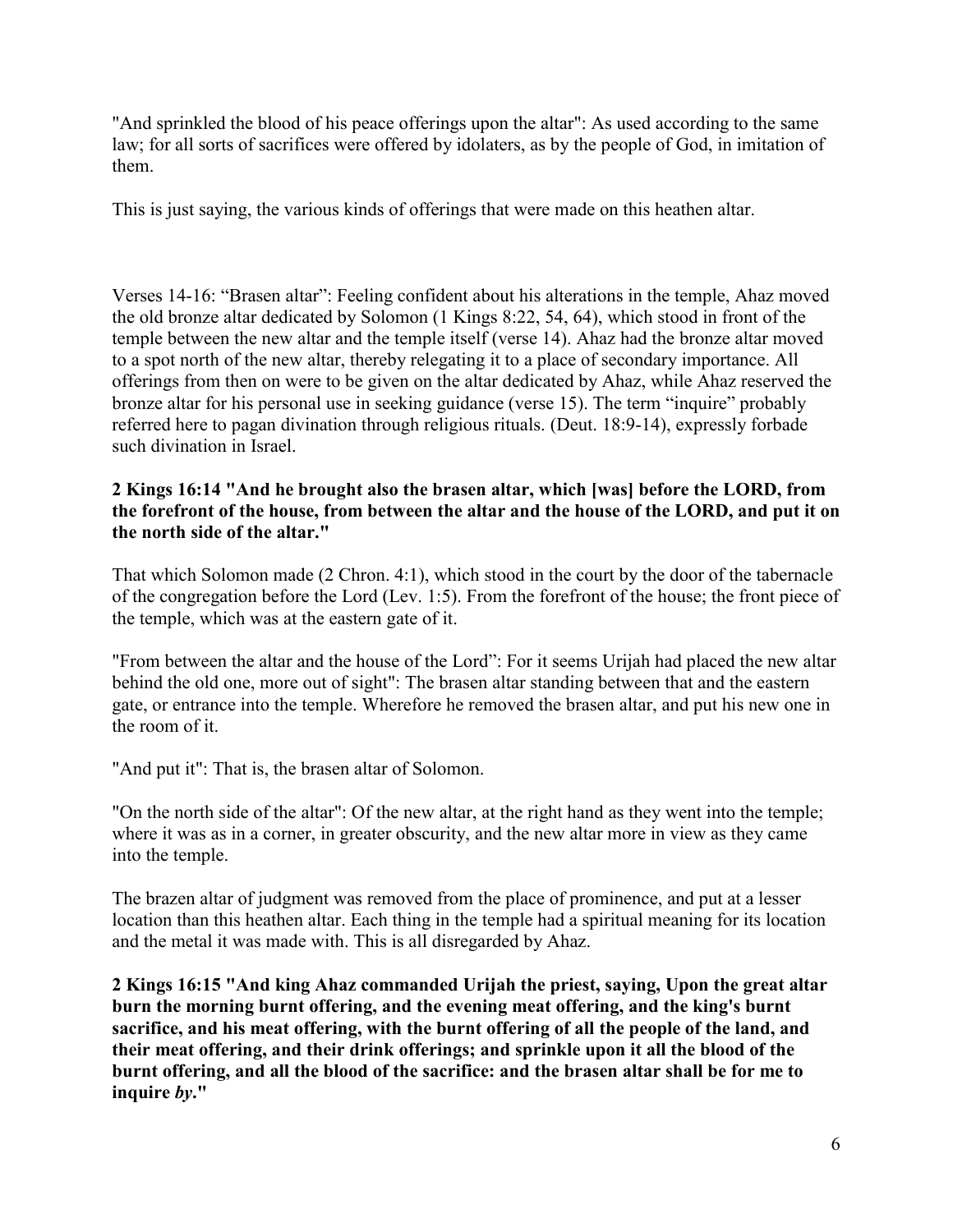Who was not to be commanded by the king in matters of worship, but to attend to the laws and institutions of God.

"Saying, upon the great altar": Meaning the new one, which either was of a larger size than the altar of God, or was greater in the esteem of Ahaz.

"Burn the morning burnt offering, and the evening meat offering": The daily sacrifice, morning and evening.

"And the king's burnt sacrifice, and his meat offering, with the burnt offering of all the people of the land, and their meat offering, and their drink offerings": Such as were offered up at any time on the account of the rulers of the land in particular, or of the whole congregation of Israel (see Lev. 4:1).

"And sprinkle upon it all the blood of the burnt offering, and all the blood of the sacrifice": As it used to be sprinkled upon the altar of the Lord.

"And the brasen altar shall be for me to inquire by": To search, inquire, and consider what was to be done with it; for altars were never inquired by as oracles. The meaning is, that it was never to be made use of but by him, and when he pleased.

The great altar is speaking of the heathen altar. Urijah might have feared for his life, but he should never have allowed this. All of the offerings were to be made on the heathen altar. It would be determined later by Ahaz, what should be done with God's bronze altar.

Verses 16-17: Ahaz made further changes in the temple at Jerusalem. First, he removed the side panels ("borders") and "laver" from the portable stands (1 Kings 7:27-29, 38-39). Second, he removed the large ornate reservoir called "the sea" from atop the 12 bronze bulls to a new stone base (1 Kings 7:23-26). Third, he removed the "covered way," probably some sort of canopy used by the king on the Sabbath. Forth, he removed "the outer entry," probably a special entrance to the temple used by the king on Sabbaths and feast days (1 Kings 10:5).

# **2 Kings 16:16 "Thus did Urijah the priest, according to all that king Ahaz commanded."**

Not only concerning the structure of the altar, but the sacrifices to be offered on it; like king like priest, both apostates and idolaters.

A high priest should not conform to the wishes of the king, when they are opposite to the LORD's wishes. This is an abomination of Ahaz, but also of Urijah.

**2 Kings 16:17 "And king Ahaz cut off the borders of the bases, and removed the laver from off them; and took down the sea from off the brasen oxen that [were] under it, and put it upon a pavement of stones."**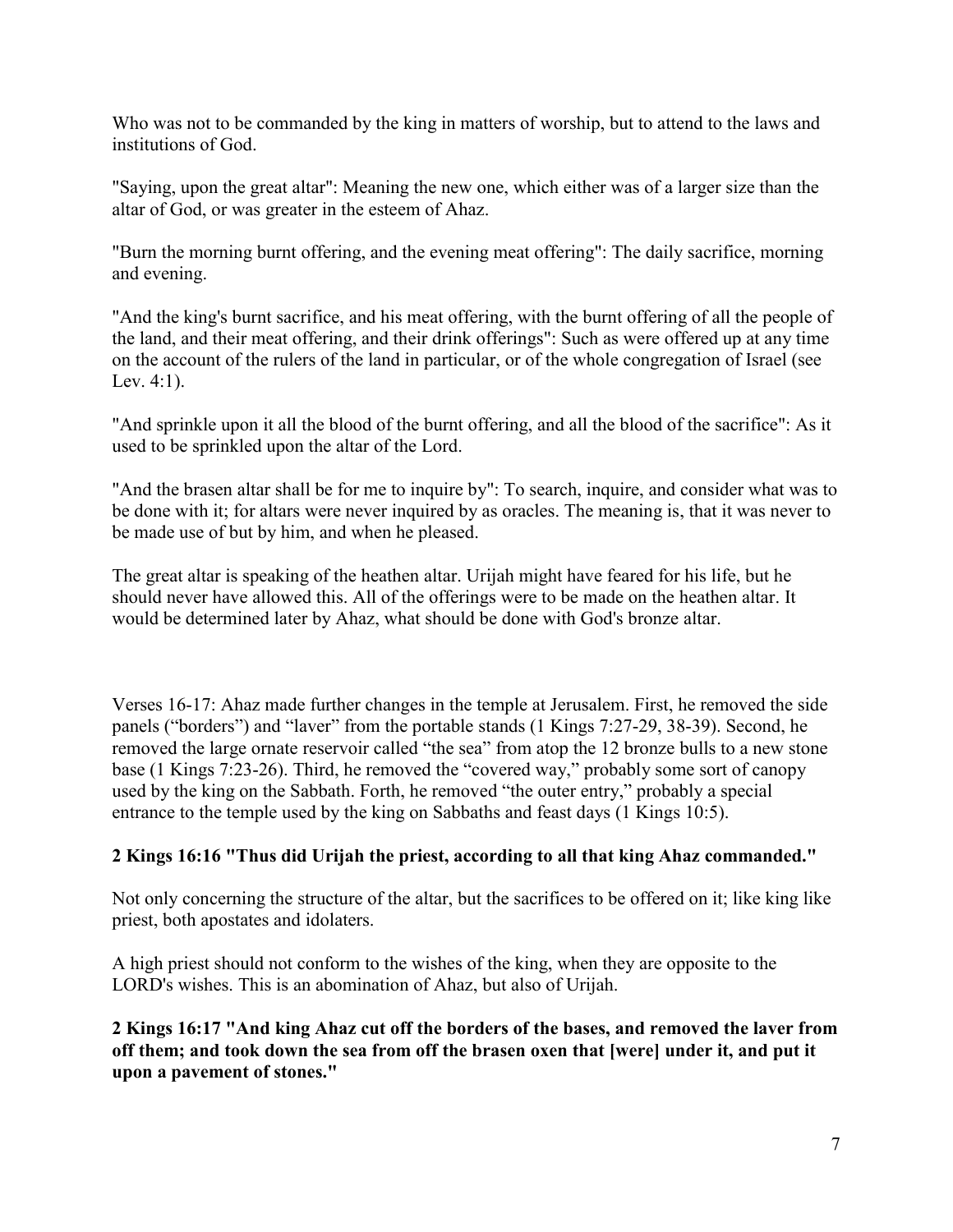In the temple there were ten lavers for the priests to wash in, which are here meant, the singular being put for the plural. And these had bases of brass, on which they were set. And about these bases were borders, which had on them figures of various creatures, lions, oxen, and cherubim. And these Ahaz cut off, either to deface them, in contempt of them, or to convert the brass to other uses, as he might also the bases themselves, since he removed the lavers from off them (see 1 Kings 7:27).

"And took down the sea from off the brasen oxen that were under it": The molten sea Solomon made, which he set upon twelve oxen made of brass. This Ahaz took down from thence, either to abate its magnificence or render it despicable, or for the sake of the brass, of which the oxen were made (see 1 Kings 7:23).

"And put it upon a pavement of stones": Not upon the floor of the temple, for that was of wood, fir, or cedar, but on rows of stones, placed instead of bases for it to stand upon.

Ahaz's capitulation to the Assyrian king was total.

There had been five of these on either side of the entrance of the temple. They were held up by brazen oxen. These were for the numerous washings. It appears that Ahaz had them dismantled also. The sea of water will now just sit on pavement stones. Ahaz is destroying the temple worship little by little.

#### **2 Kings 16:18 "And the covert for the sabbath that they had built in the house, and the king's entry without, turned he from the house of the LORD for the king of Assyria."**

Used on the Sabbath day, either for the people to sit under to hear the law explained by the priests. Or for the course of the priests to be in, that went out that day, to give way to the course that entered, which yet did not depart from the temple till evening. Or rather for the king himself to sit under, while attending the temple service of that day, and might be the cover of the scaffold (2 Chron. 6:13), and be very rich cloth of gold. And therefore, he took it away for the king of Assyria, or to signify that he should not frequent the place any more: and hence it follows.

"And the king's entry without, turned he from the house of the Lord": The way which led from the king's palace to it, he turned it around about way, that it might not be discerned there was a way from the one to the other: and this he did.

"For the king of Assyria": To gratify him, that he might from hence conclude that he had wholly relinquished the worship of God in the temple, and should cleave to the gods of Damascus and Syria. Or for fear of him, that he might not see the way into the temple, and take away the vessels; or find him, should he be obliged to hide himself there, when in danger by him.

This is probably, a covered walkway that Solomon had built to get into the house of the Lord for worship. Ahaz tears it down and makes an entrance way for the king of Assyria.

**2 Kings 16:19 "Now the rest of the acts of Ahaz which he did, [are] they not written in the book of the chronicles of the kings of Judah?"**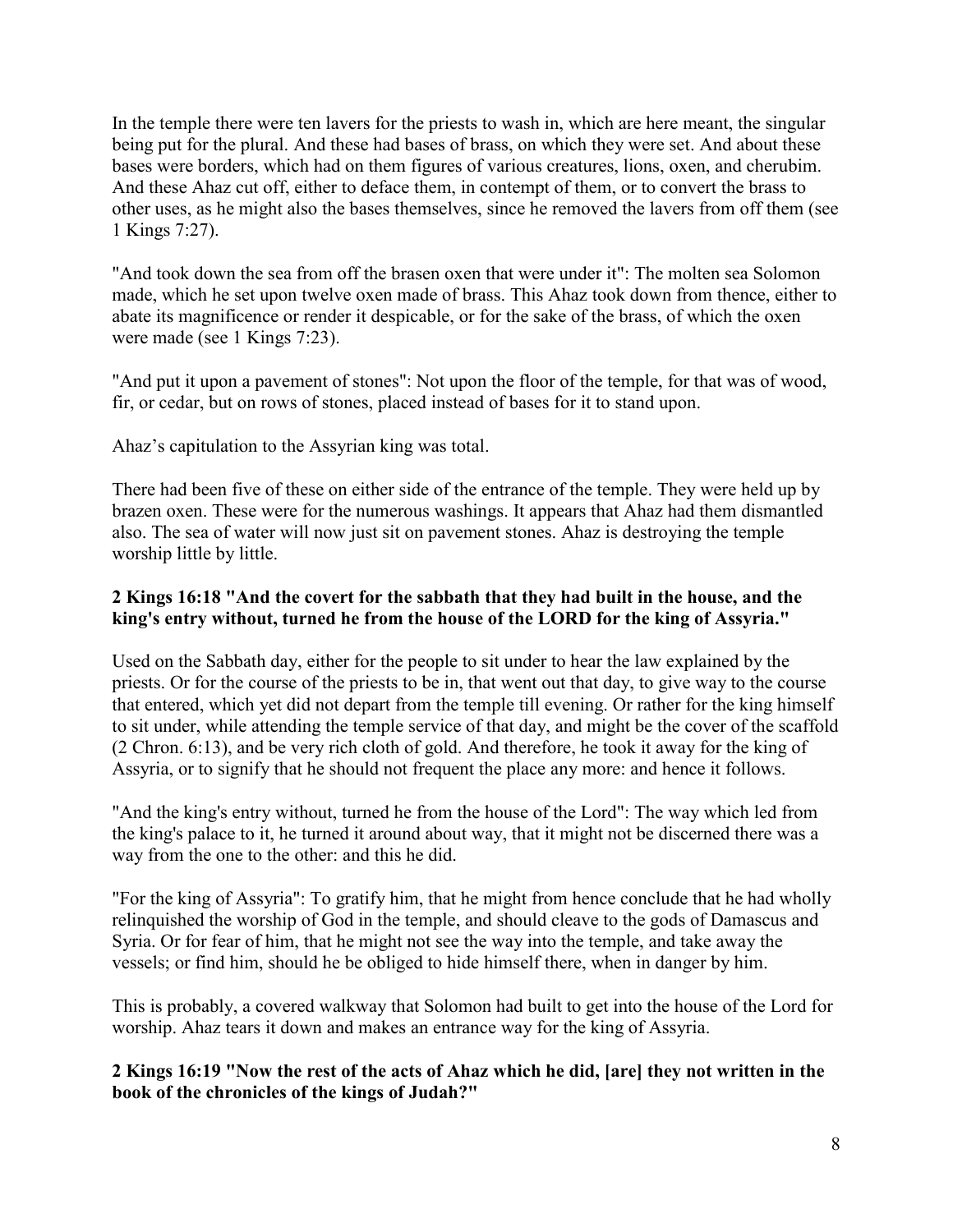Some others are written in the canonical book of Chronicles (2 Chron. 28:1), and were, it is highly probable, in the annals of the kings of Judah, now lost.

#### **2 Kings 16:20 "And Ahaz slept with his fathers, and was buried with his fathers in the city of David: and Hezekiah his son reigned in his stead."**

"Hezekiah": For his reign (see 18:1-20:21).

Ahaz was so evil, he did not even seem to be of Judah. There are numerous battles that are mentioned in this record book. He is buried in Jerusalem with the kings. That really seems too good for him however.

# **2 Kings Chapter 16 Questions**

- 1. How did Ahaz differ from his father Jotham?
- 2. How old was Ahaz, when he began to reign?
- 3. How long did he reign?
- 4. Who is Ahaz descended from, who was a king who pleased God?
- 5. He walked in the way of the kings of
- 6. The ways of Israel was actually speaking of the ways of and  $\Box$
- 7. What did he cause his children to do?
- 8. What heathen practice was this?
- 9. Where did he burn incense, instead of in the temple?
- 10. What two kings joined forces against Ahaz and Judah?
- 11. Were they able to overcome Ahaz?
- 12. What little place did Rezin take?
- 13. Who was king of Assyria at the time of Ahaz?
- 14. What did Ahaz ask him to do?
- 15. What did Ahaz bribe him with?
- 16. What city of Syria did the Assyrian king take?